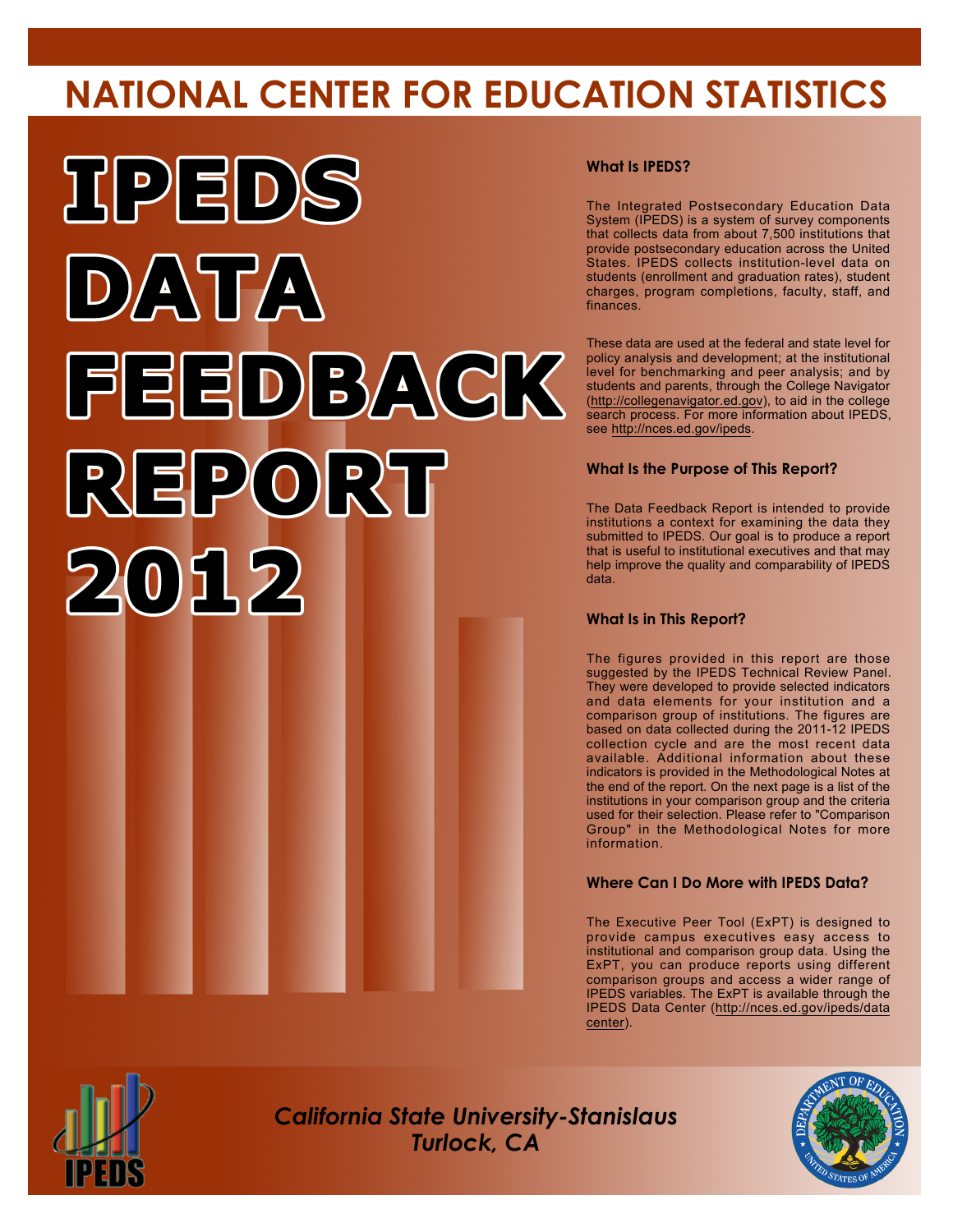#### **COMPARISON GROUP**

Comparison group data are included to provide a context for interpreting your institution's statistics. If your institution did not define a Custom Comparison Group for this report by July 15, NCES selected a comparison group for you. (In this case, the characteristics used to define the comparison group appears below.) The Executive Peer Tool (ExPT)[\(http://nces.ed.gov/ipeds/datacenter/\)](http://nces.ed.gov/ipeds/datacenter/) can be used to reproduce the figures in this report using different peer groups.

Using some of your institution's characteristics, a group of comparison institutions was selected for you. The characteristics include Carnegie Classification of Masters Colleges and Universities (larger programs), public and enrollment of a similar size. This comparison group includes the following 34 institutions:

- Alabama State University (Montgomery, AL)
- Armstrong Atlantic State University (Savannah, GA)
- Augusta State University (Augusta, GA)
- California State University-Bakersfield (Bakersfield, CA)
- Chicago State University (Chicago, IL)
- Clarion University of Pennsylvania (Clarion, PA)
- Columbus State University (Columbus, GA)
- East Stroudsburg University of Pennsylvania (East Stroudsburg, PA)
- Edinboro University of Pennsylvania (Edinboro, PA)
- Georgia College & State University (Milledgeville, GA)
- Morehead State University (Morehead, KY)
- New Jersey City University (Jersey City, NJ) Norfolk State University (Norfolk, VA)
- 
- Northwest Missouri State University (Maryville, MO)
- Pittsburg State University (Pittsburg, KS)
- Purdue University-Calumet Campus (Hammond, IN)
- Rhode Island College (Providence, RI)
- Sonoma State University (Rohnert Park, CA)
- Southern University and A & M College (Baton Rouge, LA)
- Southern Utah University (Cedar City, UT)
- State University of New York at New Paltz (New Paltz, NY)
- SUNY College at Brockport (Brockport, NY)
- SUNY College at Cortland (Cortland, NY)
- SUNY College at Plattsburgh (Plattsburgh, NY) The College of New Jersey (Ewing, NJ)
- 
- University of Houston-Clear Lake (Houston, TX) University of Louisiana-Monroe (Monroe, LA)
- University of Michigan-Dearborn (Dearborn, MI)
- University of Michigan-Flint (Flint, MI)
- University of Nebraska at Kearney (Kearney, NE)
- University of North Alabama (Florence, AL)
- University of Southern Maine (Portland, ME)
- University of Wisconsin-Platteville (Platteville, WI)
- West Texas A & M University (Canyon, TX)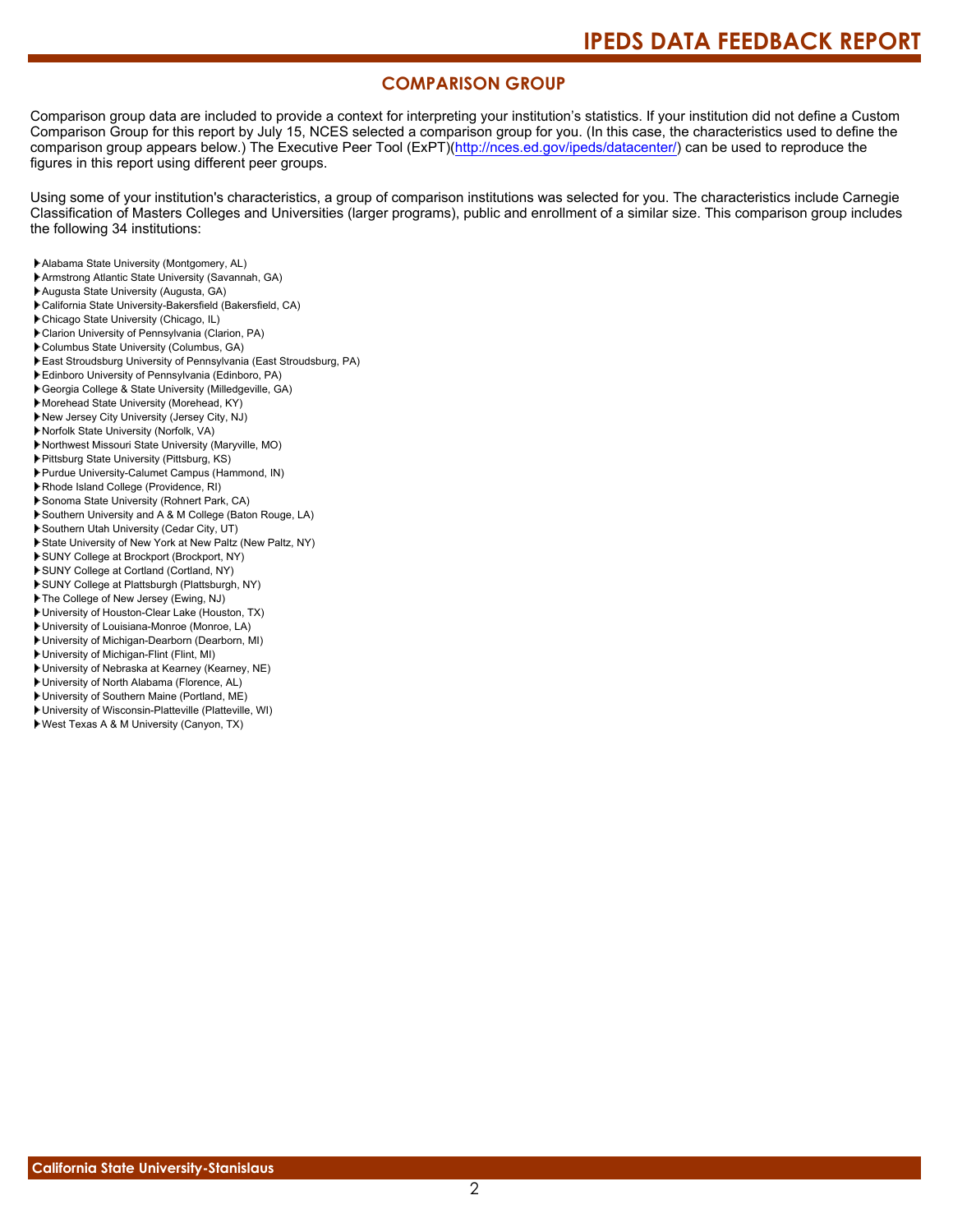



NOTE: For more information about disaggregation of data by race and ethnicity, please see the Methodological Notes at the end of this report. Median values for the comparison group will not add to 100 percent. See "Use of Median Values for Comparison Group" in the Methodological Notes at the end of this report for how median values are determined. N is the number of institutions in the comparison group.

SOURCE: U.S. Department of Education, National Center for Education Statistics, Integrated Postsecondary Education Data System (IPEDS): Spring 2012, Fall Enrollment component.

#### **Figure 2. Unduplicated 12-month headcount of all students and of undergraduate students (2010-11), total FTE enrollment (2010-11), and full- and part-time fall enrollment (Fall 2011)**



NOTE: For details on calculating full-time equivalent (FTE) enrollment, see Calculating FTE in the Methodological Notes at the end of this report. Total headcount, FTE, and fulland part-time fall enrollment include both undergraduate and postbaccalaureate students, when applicable. N is the number of institutions in the comparison group. SOURCE: U.S. Department of Education, National Center for Education Statistics, Integrated Postsecondary Education Data System (IPEDS): Fall 2011, 12-month Enrollment component and Spring 2012, Fall Enrollment component.

#### **Figure 3. Number of degrees awarded, by level: 2010-11**



NOTE: For additional information about postbaccalaureate degree levels, see the Methodology Notes. N is the number of institutions in the comparison group. SOURCE: U.S. Department of Education, National Center for Education Statistics, Integrated Postsecondary Education Data System (IPEDS): Fall 2011, Completions component.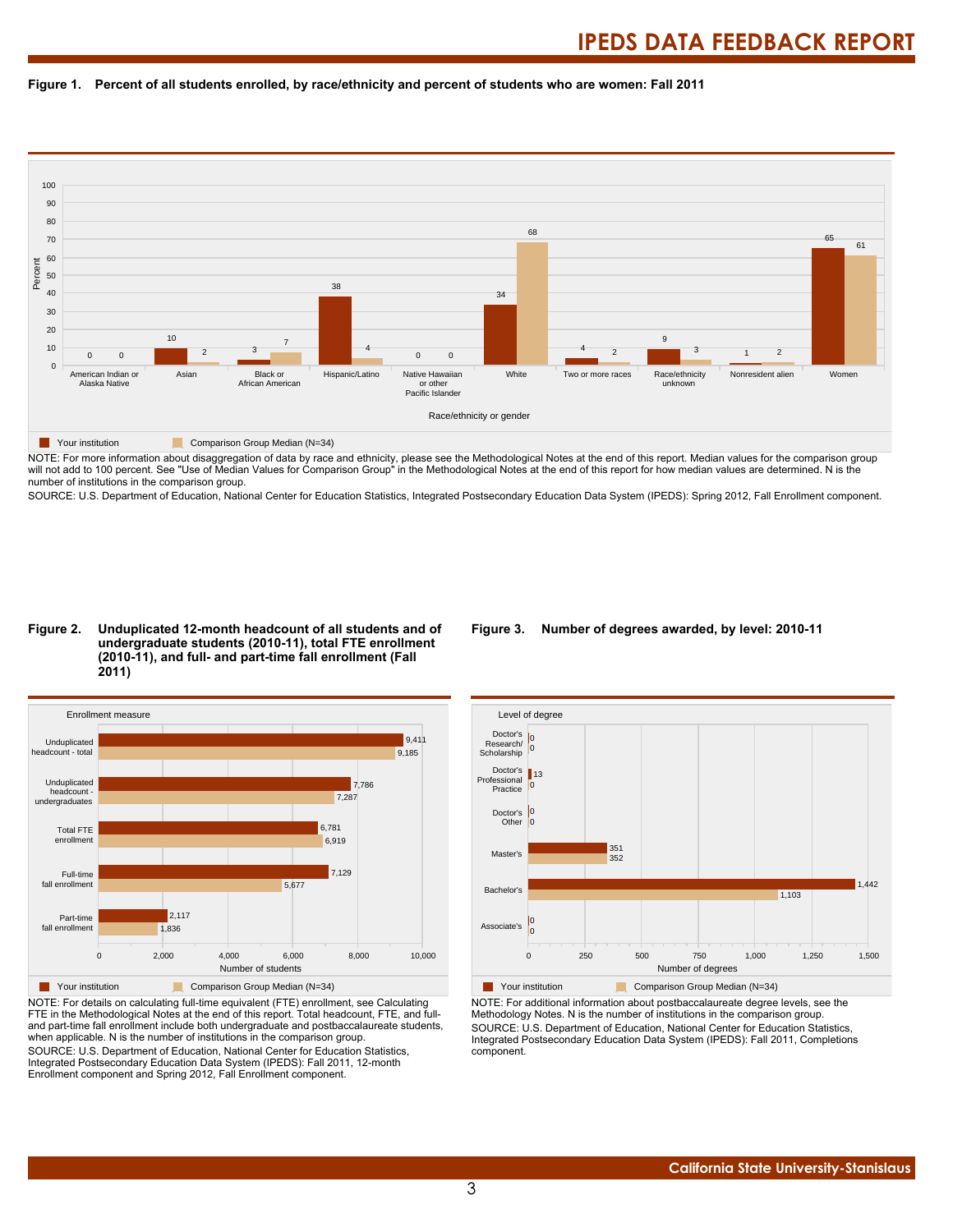**Figure 4. Academic year tuition and required fees for full-time, first-time, degree/certificate-seeking undergraduates: 2008-09--2011-12**



NOTE: The tuition and required fees shown here are the lowest reported from the categories of in-district, in-state, and out-of-state. N is the number of institutions in the comparison group.

SOURCE: U.S. Department of Education, National Center for Education Statistics, Integrated Postsecondary Education Data System (IPEDS): Fall 2011, Institutional Characteristics component.





NOTE: Average net price is for full-time, first-time, degree/certificate-seeking undergraduate students and is generated by subtracting the average amount of federal, state/local government, and institutional grant and scholarship aid from the total cost of attendance. For public institutions, this includes only students who paid the in-state or indistrict tuition rate. Total cost of attendance is the sum of published tuition and required fees, books and supplies, and the average room and board and other expenses. For more information, see the Methodological Notes at the end of this report. N is the number of institutions in the comparison group.

SOURCE: U.S. Department of Education, National Center for Education Statistics, Integrated Postsecondary Education Data System (IPEDS): Fall 2011, Institutional Characteristics component; Winter 2011-12, Student Financial Aid component.



NOTE: Any grant aid above includes grant or scholarship aid from the federal government, state/local government, or the institution. Federal grants includes Pell grants and other federal grants. Any loans includes federal loans and other loans to students. For details on how students are counted for financial aid reporting, see Cohort Determination in the Methodological Notes at the end of this report. N is the number of institutions in the comparison group.

SOURCE: U.S. Department of Education, National Center for Education Statistics, Integrated Postsecondary Education Data System (IPEDS): Winter 2011-12, Student Financial Aid component.

#### **Figure 7. Average amounts of grant or scholarship aid from the federal government, state/local government, or the institution, or loans received, by full-time, first-time degree/certificate-seeking undergraduate students, by type of aid: 2010-11**



NOTE: Any grant aid above includes grant or scholarship aid from the federal government, state/local government, or the institution. Federal grants includes Pell grants and other federal grants. Any loans includes federal loans and other loans to students. Average amounts of aid were calculated by dividing the total aid awarded by the total number of recipients in each institution. N is the number of institutions in the comparison group. SOURCE: U.S. Department of Education, National Center for Education Statistics, Integrated Postsecondary Education Data System (IPEDS): Winter 2011-12, Student Financial Aid component.

**Figure 6. Percent of full-time, first-time degree/certificate-seeking undergraduate students who received grant or scholarship aid from the federal government, state/local government, or the institution, or loans, by type of aid: 2010-11**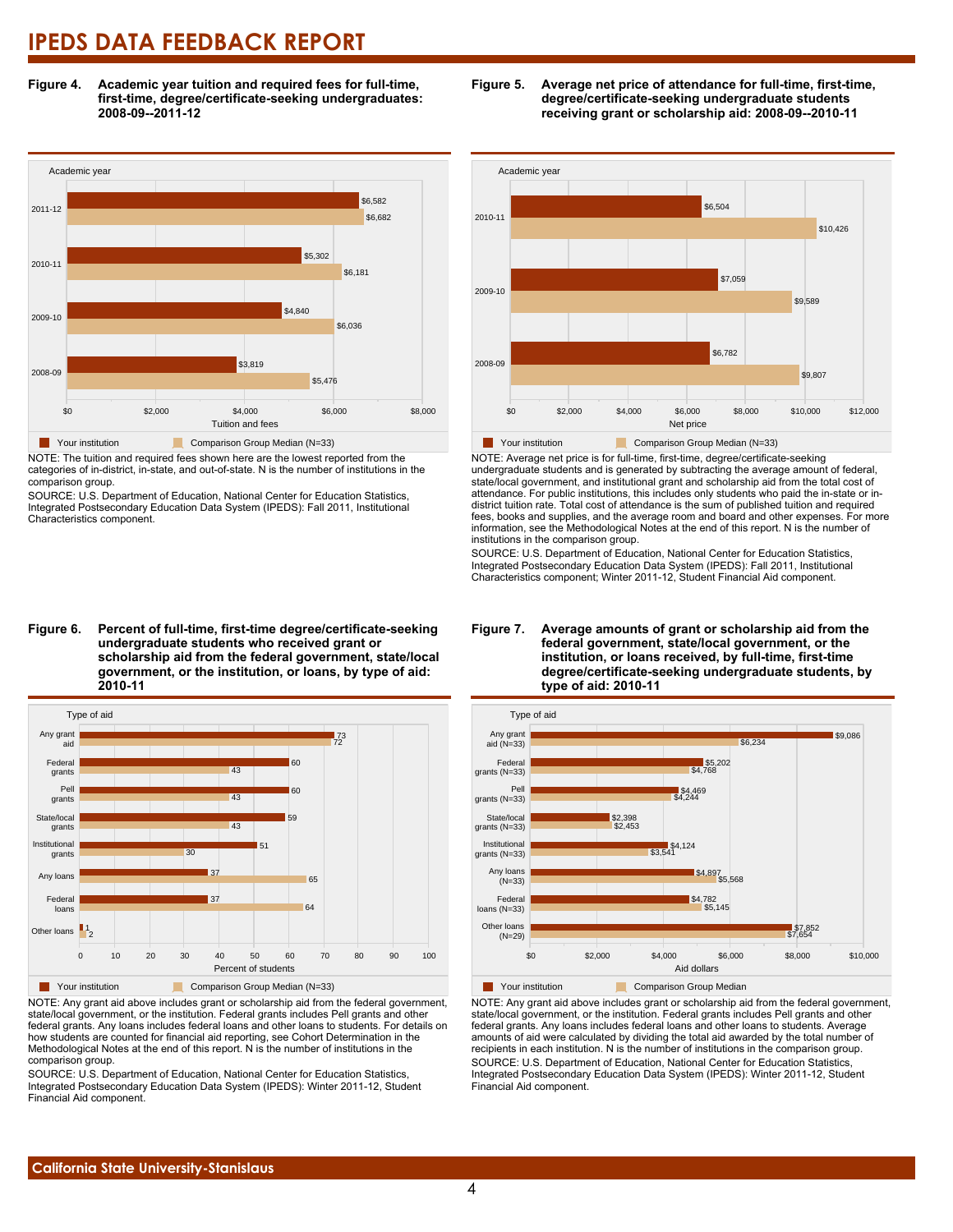**Figure 8. Percent of all undergraduates receiving aid by type of aid: 2010-11**

**Figure 9. Average amount of aid received by all undergraduates, by type of aid: 2010-11**



NOTE: Any grant aid above includes grant or scholarship aid from the federal government, state/local government, the institution, or other sources. Federal loans includes only federal loans to students. N is the number of institutions in the comparison group. SOURCE: U.S. Department of Education, National Center for Education Statistics, Integrated Postsecondary Education Data System (IPEDS): Winter 2011-12, Student Financial Aid component.



NOTE: Any grant aid above includes grant or scholarship aid from the federal government, state/local government, the institution, or other sources. Federal loans includes federal loans to students. Average amounts of aid were calculated by dividing the total aid awarded by the total number of recipients in each institution. N is the number of institutions in the comparison group.

SOURCE: U.S. Department of Education, National Center for Education Statistics, Integrated Postsecondary Education Data System (IPEDS): Winter 2011-12, Student Financial Aid component.

#### **Figure 10. Graduation rate and transfer-out rate (2005 cohort); graduation rate cohort as a percent of total entering students and retention rates of first-time students (Fall 2011)**



NOTE: Graduation rate cohort includes all full-time, first-time, degree/certificate-seeking undergraduate students. Entering class includes all students coming to the institution for the first time. Only institutions with a mission to prepare students to transfer are required to report transfers out. Graduation and transfer-out rates are the Student Right-to-Know rates. Retention rates are measured from the fall of first enrollment to the following fall. 4 yr institutions report retention rates for students seeking a bachelor's degree. Median values for the comparison group will not add to 100 percent. N is the number of institutions in the comparison group.

SOURCE: U.S. Department of Education, National Center for Education Statistics, Integrated Postsecondary Education Data System (IPEDS): Spring 2012, Graduation Rates component and Fall Enrollment component.

#### **Figure 11. Bachelor's degree graduation rates of full-time, first-time, degree/certificate-seeking undergraduates within 4 years, 6 years, and 8 years: 2003 cohort**



NOTE: The 6-year graduation rate is the Student Right-to-Know (SRK) rate; the 4- and 8 year rates are calculated using the same methodology. For more information see the Methodological Notes at the end of the report. N is the number of institutions in the comparison group.

SOURCE: U.S. Department of Education, National Center for Education Statistics, Integrated Postsecondary Education Data System (IPEDS): Spring 2012, 200% Graduation Rates component.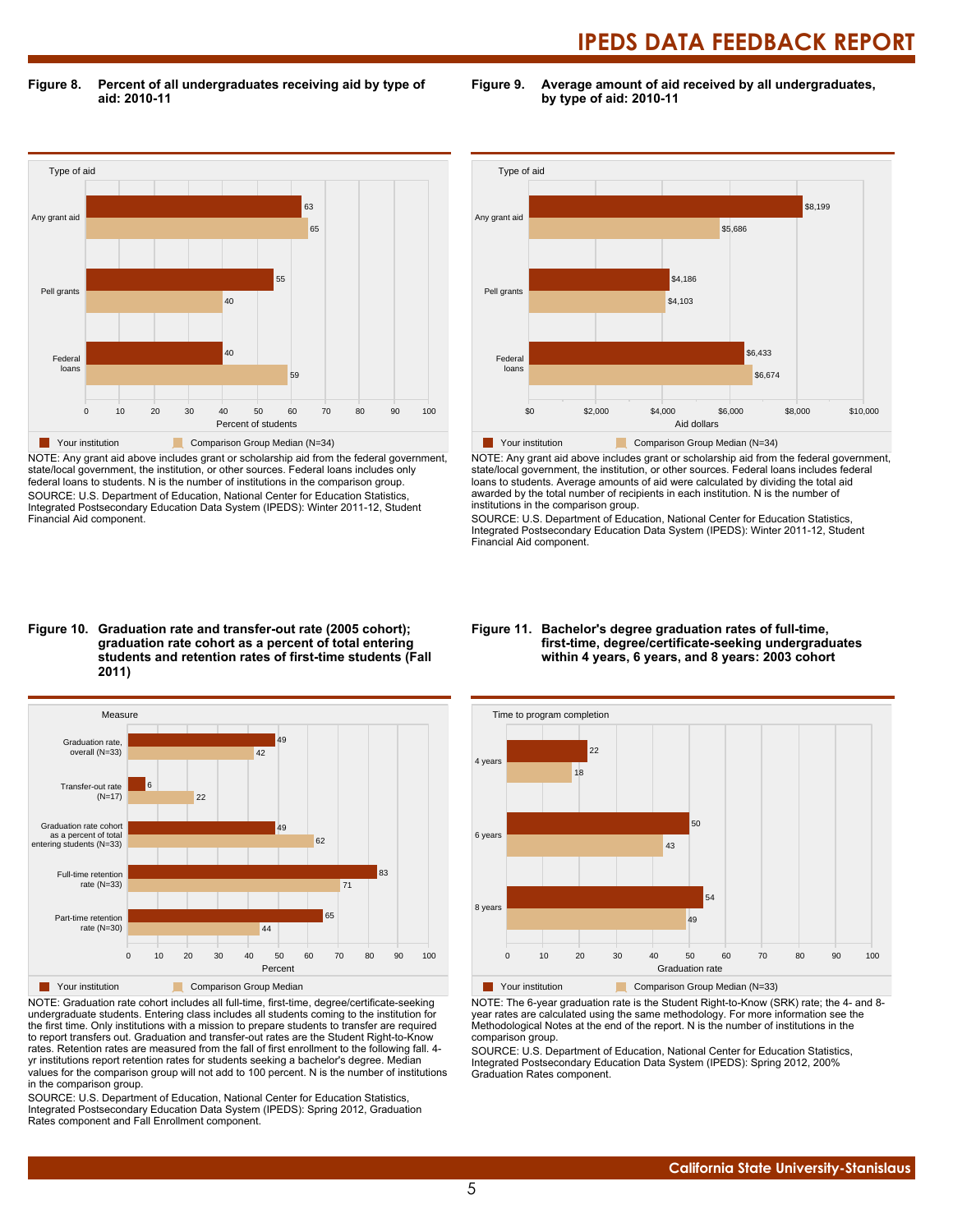#### **Figure 12. Full-time equivalent staff, by assigned position: Fall 2011**



NOTE: Graduate assistants are not included in this figure. For information on the calculation of FTE of staff, see the Methodological Notes. N is the number of institutions in the comparison group.

SOURCE: U.S. Department of Education, National Center for Education Statistics, Integrated Postsecondary Education Data System (IPEDS): Winter 2011-12, Human Resources component.





NOTE: Average full-time instructional staff salaries for 11/12-month contracts were equated to 9-month average salaries by multiplying the 11/12-month salary by .8182. Salaries based on less than 9-month contracts are not included. Medical school salaries are not included. N is the number of institutions in the comparison group. SOURCE: U.S. Department of Education, National Center for Education Statistics, Integrated Postsecondary Education Data System (IPEDS): Winter 2011-12, Human Resources component.

#### **Figure 14. Percent distribution of core revenues, by source: Fiscal year 2011**



NOTE: The comparison group median is based on those members of the comparison group that report finance data using the same accounting standards as the comparison institution. For a detailed definition of core revenues, see the Methodological Notes. N is the number of institutions in the comparison group.

SOURCE: U.S. Department of Education, National Center for Education Statistics, Integrated Postsecondary Education Data System (IPEDS): Spring 2012, Finance component.

#### **Figure 15. Core expenses per FTE enrollment, by function: Fiscal year 2011**



NOTE: Expenses per full-time equivalent (FTE) enrollment, particularly instruction, may be inflated because finance data includes all core expenses while FTE reflects credit activity only. For details on calculating FTE enrollment and a detailed definition of core expenses, see the Methodological Notes. N is the number of institutions in the comparison group. SOURCE: U.S. Department of Education, National Center for Education Statistics, Integrated Postsecondary Education Data System (IPEDS): Fall 2011, 12-month Enrollment component and Spring 2012, Finance component.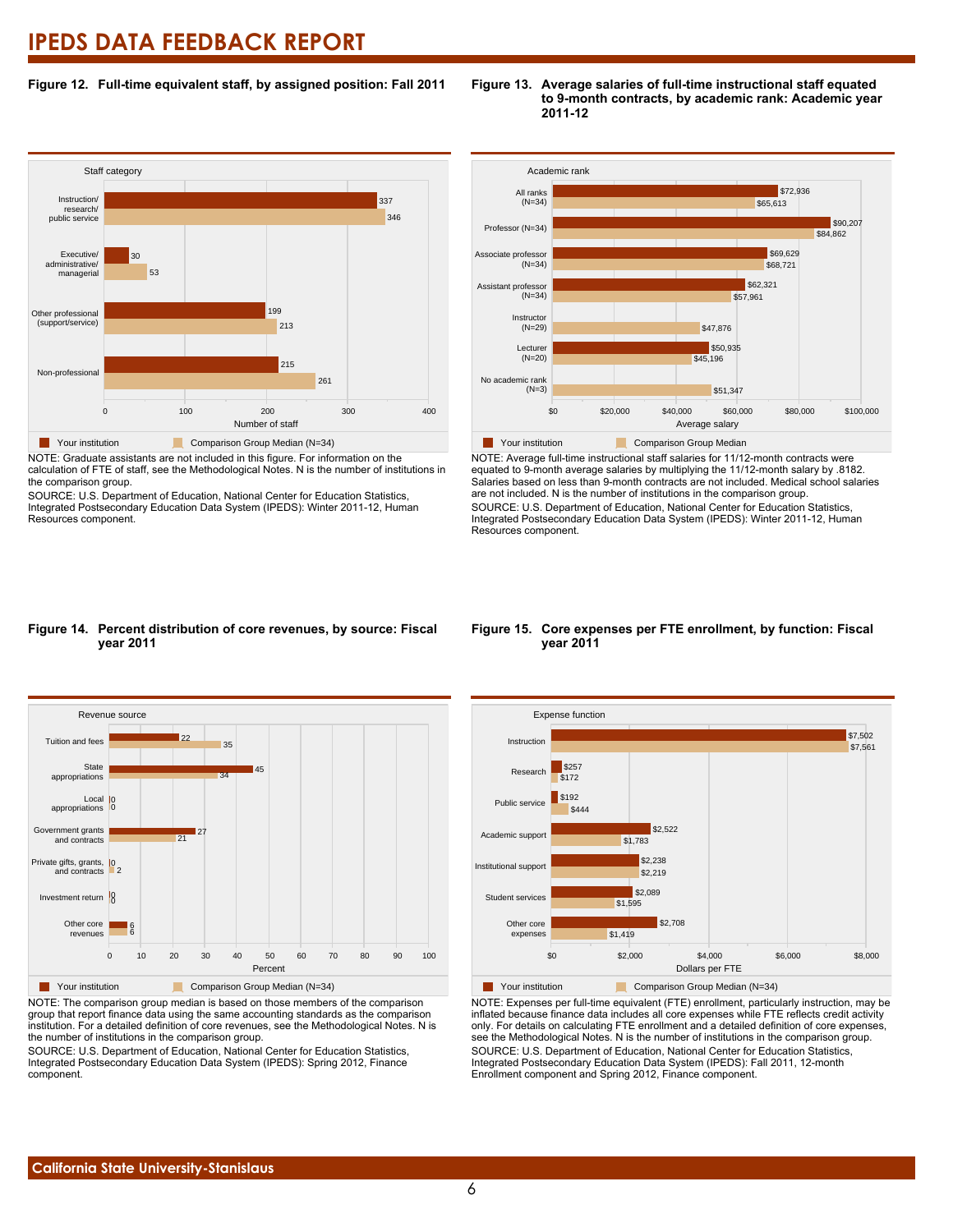### **METHODOLOGICAL NOTES**

#### **Overview**

This report is based on data supplied by institutions to IPEDS during the 2011-12 survey year. Response rates exceeded 99 percent for most surveys. Detailed response tables are included in IPEDS First Look reports, which can be found at [http://nces.ed.gov/pubsearch/getpubcats.asp?sid=010.](http://nces.ed.gov/pubsearch/getpubcats.asp?sid=010)

#### **Use of Median Values for Comparison Group**

The value for the comparison institution is compared to the median value for the comparison group for each statistic included in the figure. If more than one statistic is presented in a figure, the median values are determined separately for each indicator or statistic. Medians are not reported for comparison groups with less than three values. Where percentage distributions are presented, median values may not add to 100 percent. Through the ExPT, users have access to all of the data used to create the figures included in this report.

#### **Missing Statistics**

If a statistic is not reported for your institution, the omission indicates that the statistic is not relevant to your institution and the data were not collected. As such, not all notes listed below may be applicable to your report.

#### **Use of Imputed Data**

All IPEDS data are subject to imputation for total (institutional) and partial (item) nonresponse. If necessary, imputed values were used to prepare your report.

#### **Data Confidentiality**

IPEDS data are not collected under a pledge of confidentiality.

#### **Disaggregation of Data by Race/Ethnicity**

When applicable, some statistics are disaggregated by race/ethnicity. Data disaggregated by race/ethnicity have been reported using the 1997 (new) Office of Management and Budget categories. Detailed information about the recent race/ethnicity changes can be found at <http://nces.ed.gov/ipeds/reic/resource.asp>.

#### **Postbaccalaureate Degree Categories**

The use of new postbaccalaureate degree categories was mandatory in the 2011-12 collection year. These categories are: doctor's degreeresearch/scholarship, doctor's degree-professional practice, and doctor's degree-other. (The first-professional degree and certificate categories and the single doctor's degree category have been eliminated.)

#### **Cohort Determination for Reporting Student Financial Aid and Graduation Rates**

Student cohorts for reporting Student Financial Aid and Graduation Rates data are based on the reporting type of the institution. For institutions that report based on an academic year (those operating on standard academic terms), student counts and cohorts are based on fall term data. Student counts and cohorts for program reporters (those that do not operate on standard academic terms) are based on unduplicated counts of students enrolled during a full 12-month period.

#### **Description of Statistics Used in the Figures**

#### *Average Institutional Net Price*

Average net price is calculated for full-time, first-time degree/certificateseeking undergraduates who were awarded grant or scholarship aid from the federal government, state/local government, or the institution anytime during the full aid year. For public institutions, this includes only students who paid the in-state or in-district tuition rate. Other sources of grant aid are excluded. Average net price is generated by subtracting the average amount of federal, state/local government, and institutional grant and scholarship aid from the total cost of attendance. Total cost of attendance is the sum of published tuition and required fees, books and supplies, and the average room and board and other expenses.

For the purpose of the IPEDS reporting, aid received refers to financial aid that was awarded to, and accepted by, a student. This amount may differ from the aid amount that is disbursed to a student.

#### *Core Revenues*

Core revenues for public institutions reporting under GASB standards include tuition and fees; state and local appropriations; government grants and contracts; private gifts, grants, and contracts; sales and services of educational activities; investment income; other operating and nonoperating sources; and other revenues and additions (federal and capital appropriations and grants and additions to permanent endowments). Core revenues for private, not-for-profit institutions (and a small number of public institutions) reporting under FASB standards include tuition and fees; government appropriations (federal, state, and local); government grants and contracts; private gifts, grants, and contracts (including contributions from affiliated entities); investment return; sales and services of educational activities; and other sources. Core revenues for private, forprofit institutions reporting under FASB standards include tuition and fees; government appropriations, grants, and contracts (federal, state, and local); private grants and contracts; investment income; sales and services of educational activities; and other sources. At degree-granting institutions, core revenues exclude revenues from auxiliary enterprises (e.g., bookstores, dormitories), hospitals, and independent operations. Nondegree-granting instituions do no report revenue from auxiliary enterprises in a separate category. These amounts may be included in the core revenues from other sources.

#### *Core Expenses*

Core expenses include expenses for instruction, research, public service, academic support, institutional support, student services, scholarships and fellowships (net of discounts and allowances), and other expenses. Expenses for operation and maintenance of plant, depreciation, and interest are allocated to each of the other functions. Core expenses at degree-granting institutions exclude expenses for auxiliary enterprises (e.g., bookstores, dormitories), hospitals, and independent operations. Nondegree-granting institutions do not report expenses for auxiliary enterprises in a separate category. These amounts may be included in the core expenses as other expenses.